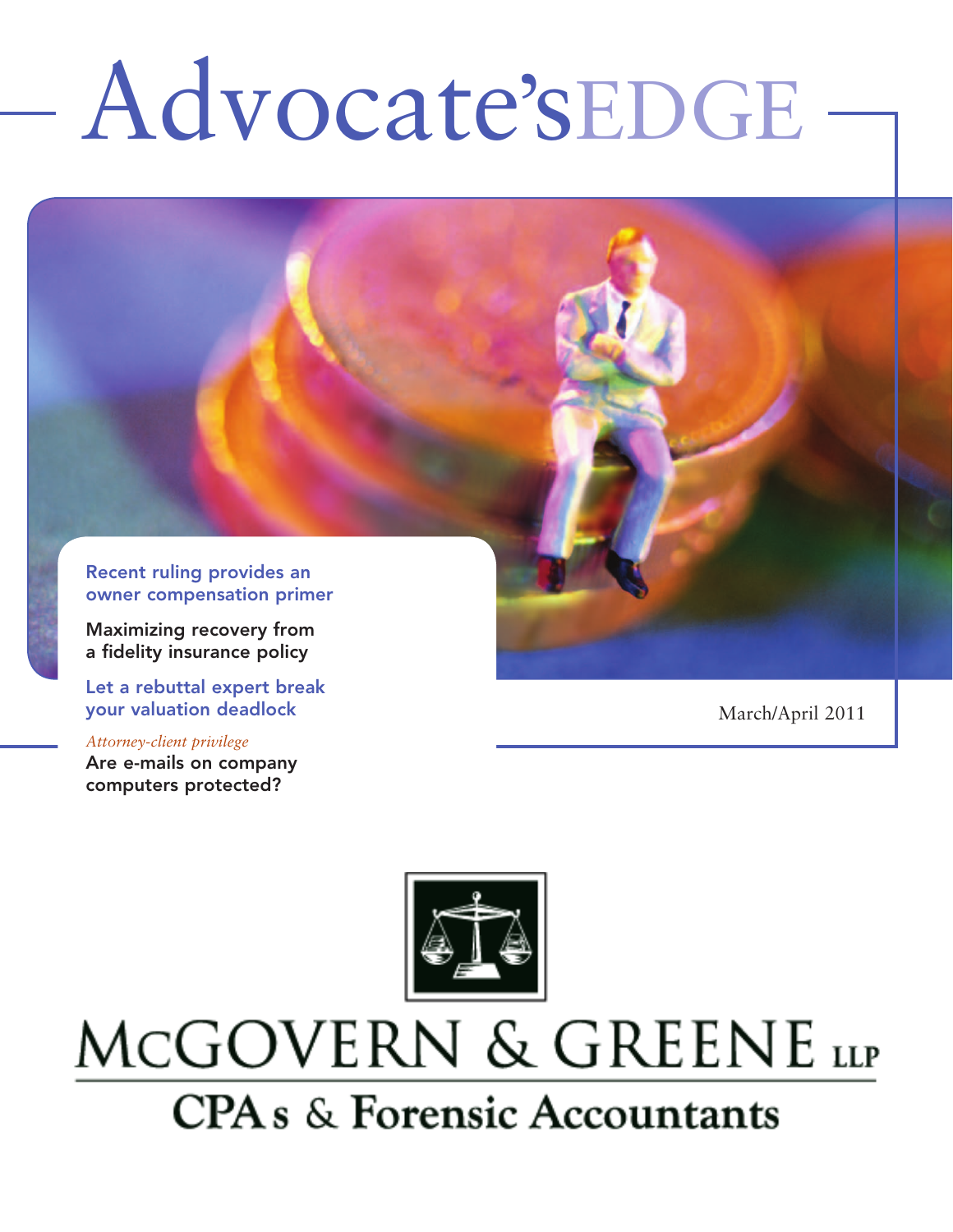### Recent ruling provides an owner compensation primer

It's not unusual for the IRS to question the compensation that closely held companies pay their owners. If one of your clients has come under scrutiny, the recent Tax Court decision in *Multi-Pak Corp. v. Commissioner* provides a primer on the factors that often come into play in such cases.

### WHO'S BEING UNREASONABLE?

After Multi-Pak's founder died in 1972, his son Randall Unthank became the company's CEO and sole shareholder. The C corporation's earnings at that time were down, and its management had considered filing for bankruptcy, but Unthank brought Multi-Pak back from the brink.

Beginning in 1972, Unthank performed all of the company's managerial duties and made all personnel decisions. He was in charge of Multi-Pak's price negotiations, product design,

machine design and functionality, and administration. The company has generally been profitable and it hasn't used debt.

In 2002 and 2003, Unthank's compensation was approximately \$2 million annually. The IRS, however, determined that his reasonable compensation would have been only \$655,000 and \$660,000, respectively. Multi-Pak appealed the IRS's assessment.

### THE TAX COURT COMETH

The Tax Court considered whether Multi-Pak's deductions for Unthank's compensation were reasonable under Internal Revenue Code Section 162. Sec. 162 allows companies to deduct ordinary and normal business expenses, including a "reasonable allowance for salaries or other compensation for personal services actually rendered."

To evaluate the reasonableness of Unthank's compensation, the court applied five factors articulated in the Ninth Circuit's 1983 decision *Elliotts, Inc. v. Commissioner*:

**1. Employee's role.** This focuses on the employee's importance to the success of the business, including his or her position, hours worked and duties performed. The court found that, during 2002 and 2003, Unthank "made every important decision" for Multi-Pak's operations, and that his efforts "directly contributed" to its financial conditions. The factor therefore weighed in Multi-Pak's favor.

**2. Comparison with other companies.** How does compensation compare with that paid by similar companies for similar services? This factor frequently calls for expert testimony, but the court found neither party's expert convincing because their comparables were too dissimilar to Multi-Pak. The court deemed the factor neutral.



**3. Company's character and condition.** The third factor considers the company's size as measured by its sales, net income or capital value; the complexities of the business; and general economic conditions. The court found that Multi-Pak was prominent in its industry. And even when its revenue declined from 2002 to 2003, the company's equity, revenue and gross profits were its highest ever in 2002 and 2003. The factor favored Multi-Pak.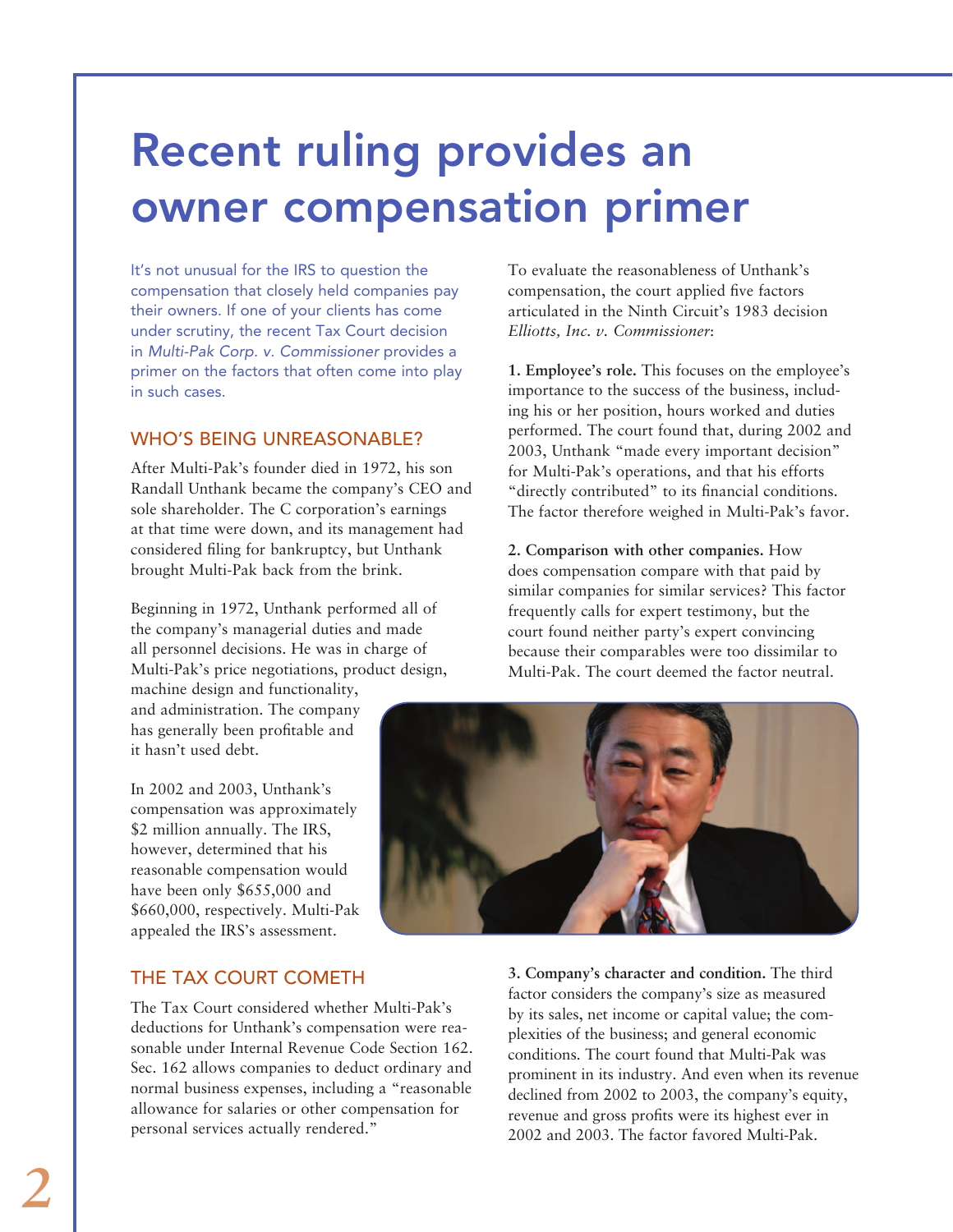**4. Potential conflicts of interest.** When an employee controls a company, his or her relationship with it is closely scrutinized. For example, does the relationship allow the company to disguise nondeductible corporate distributions as compensation? This problem is less common in subchapter S corporations, however, where owner-operators may do the opposite — attempt to disguise owner compensation as distributions. When compensation is understated to avoid payroll taxes, the IRS may still challenge the amount.

*Sec. 162 allows companies to deduct ordinary and normal business expenses, including a "reasonable allowance for salaries or other compensation for personal services actually rendered."*

In *Multi-Pak*, the Tax Court applied the "independent investor test." According to the test, if the company's earnings on equity after payment of the owner's compensation would satisfy a hypothetical independent investor, the compensation would probably be reasonable. The court concluded that the test favored Multi-Pak in 2002, but not in 2003.



**5. Internal consistency.** An internal inconsistency in the company's compensation policies may indicate that the payments are unreasonable compensation. The court, however, found that Multi-Pak's incentivebased compensation policy was consistent.

Based largely on this independent investor test, the Tax Court concluded that Unthank's 2002 compensation (which would provide a 2.9% return on equity) was reasonable, if not very conservative, but his 2003 compensation (-15.8% return) should be reduced.

#### Applying analysis

The fact pattern in *Multi-Pak* is a common one, so the court's analysis provides a valuable roadmap for withstanding IRS challenges. Qualified experts can apply this analysis and others to enable you to prevail in court or even preempt litigation altogether.

### Maximizing recovery from a fidelity insurance policy

An Association of Certified Fraud Examiners (ACFE) study estimates that the average organization loses 5% of its annual revenue to employee fraud, with a median loss of \$160,000 among the reported cases. Some of your clients may have fidelity insurance to protect themselves from such dramatic losses. Unfortunately, this type of policy is no guarantee: Claimants must follow strict procedures, and claims often are contested. But a qualified fraud expert can help you and your clients build a stronger claim.

#### Problems and solutions

ACFE research has found that organizations pursue civil actions against occupational fraud perpetrators in less than 25% of cases — generally the most costly schemes of more than \$1 million. Although victimized organizations settle or receive favorable verdicts in nearly 98% of those cases, they rarely recover the full amounts of their losses. Fidelity insurance is designed to help bridge the gap.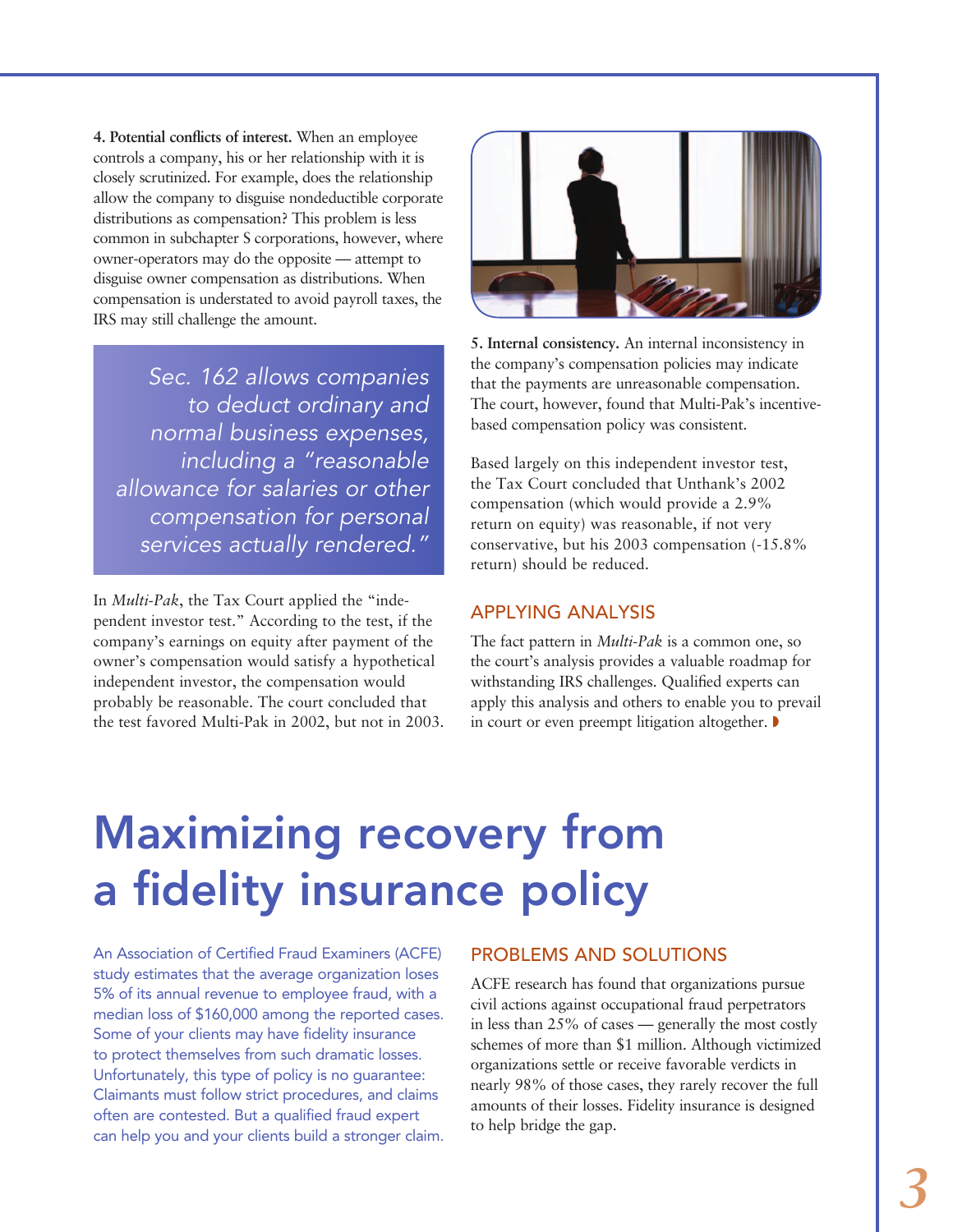### Proving loss is harder than you think

Fidelity insurance claimants that fail to follow proof-of-loss documentation rules to the letter could delay or even preclude recovery. A company's policy will detail the specific data it must provide. But proof of loss typically requires, at a minimum, detailed accounts that include:

- $\blacktriangleright$  The names of the alleged perpetrators, their positions in the company, their dates of employment and whether they've been terminated,
- Any known fraudulent or dishonest acts previously committed by the perpetrators,
- **Exents surrounding the loss, including transactions, amounts, dates, names, addresses and** phone numbers,
- Discovery of the loss, including dates and people involved,
- Methods used to conduct the investigation, and
- $\blacksquare$  How the loss was calculated.

In addition, claimants should include copies of all documents used in the investigation, any statements taken, police reports, and other policies or bonds that might apply to the loss.

Fidelity policies typically impose strict deadlines, particularly when it comes to providing notice to the insurer and submitting claims. If these rules aren't met, a claimant could forfeit its coverage. Because few organizations employ people with the necessary experience to properly investigate occupational fraud incidents and provide insurers with the right information on time, they should hire a fraud expert.

Enlisting the help of an expert can increase the odds of satisfying insurer deadlines and maximizing recovery under a policy. Fidelity coverage usually includes reimbursement of investigation and claim preparation costs — which practically makes the decision to hire an expert a no-brainer.



### The claims process

Fraud experts closely review a company's fidelity insurance policy before launching an investigation. Familiarity with a policy's requirements enables them to align an investigation and resulting documentation with an insurer's requirements. Once those parameters are established, a fraud expert works with the claimant's own investigation team to collect and analyze data as well as conduct interviews with anyone who might have relevant information or insights.

After concluding an investigation, the expert quantifies the company's loss and prepares documentation to submit to the insurance company. Such documentation must describe the allegations, investigation and findings, and can take the form of a formal report, spreadsheets, timelines or flowcharts. The insurer will use this information to evaluate the company's claim, and the documents may also be used in subsequent legal proceedings — whether they involve the insurer or the perpetrator.

While preparing documentation, a fraud expert also can identify any potential weak points in a claim and explain to the insurer why the weaknesses aren't as significant as they might seem. Finally, the expert might review reports from the insurer's experts and draft responses, if appropriate.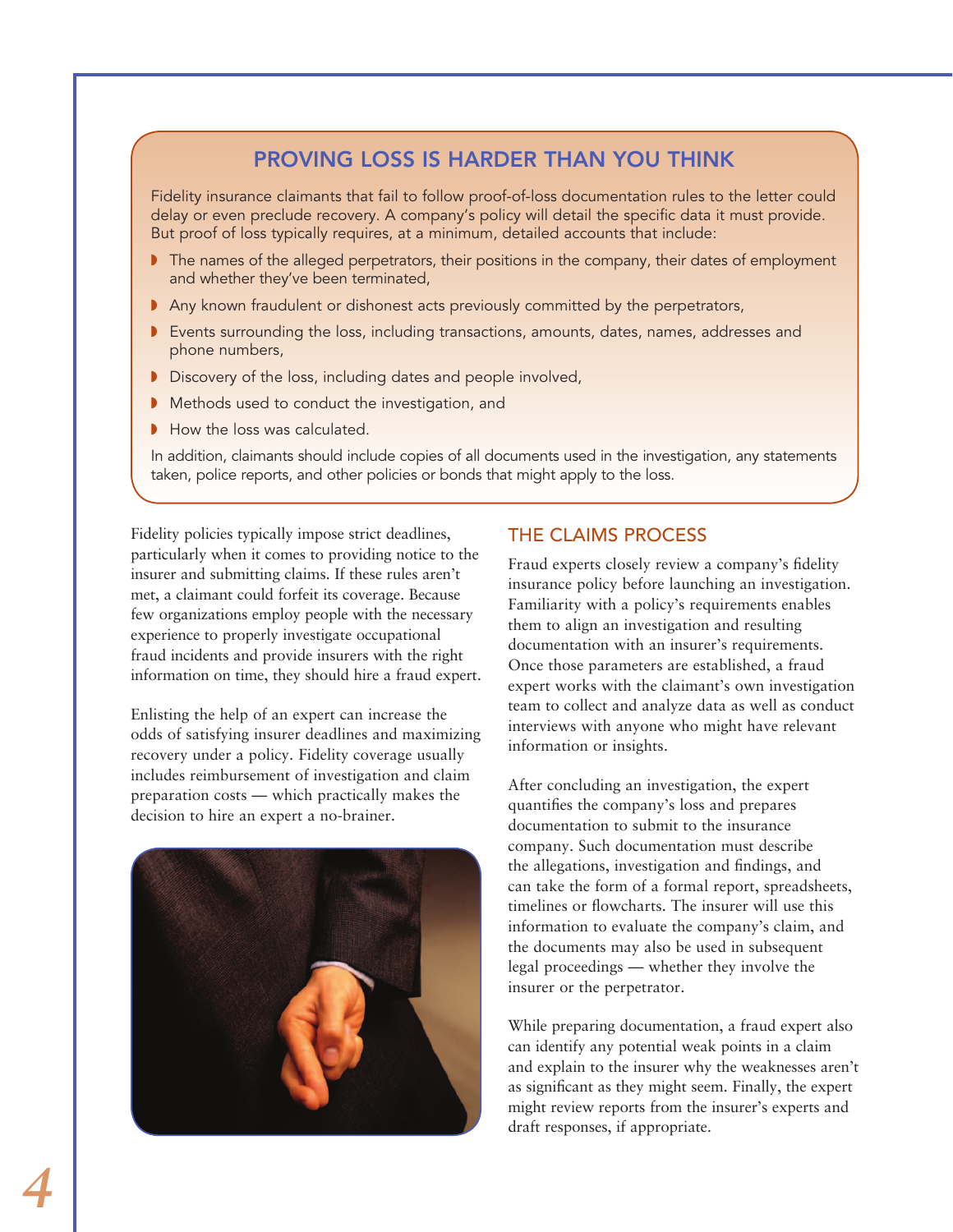#### Moving on

Maximizing recovery from a fidelity insurance policy shouldn't be your client's only concern. Defrauded companies also need to consider instituting appropriate measures to prevent fraud schemes in the future.

*Fidelity policies typically impose strict deadlines, particularly when it comes to providing notice to the insurer and submitting claims.*

Occupational fraud often occurs in organizations that have failed to make and formalize internal controls or that have become lax in enforcing them, as in the case of management overrides. A fraud expert can evaluate your client's existing policies and procedures and suggest improvements to minimize the likelihood that employees will find new fraud opportunities.

### Don't cut corners

Constructing and submitting a claim under a fidelity insurance policy is a complicated process that calls for the input of a fraud expert experienced in working with insurance companies. Don't let your clients cut corners: It could reduce the amount of their recovery.

### Let a rebuttal expert break your valuation deadlock

A dermatologist going through a divorce hired a valuator to appraise his medical practice. The expert estimated a value of \$800,000. His wife's valuator, however, estimated the practice to be worth \$3 million. Which appraiser is wrong?

Possibly neither one of them is. Valuators use a variety of methods and inputs when appraising a business, making it easy for two experts working in good faith to reach different conclusions. In such situations, litigating parties must find a way to break the deadlock. A rebuttal report can help them do that — as well as reduce overall valuation costs.

### How do they work?

Rebuttal reports generally are prepared by a third valuation expert jointly hired by both parties. However, they also can be prepared by one or both of the original valuators.

Rebuttal reports are designed to facilitate settlement by pinpointing differences between divergent valuation reports and putting technical appraisal issues in more user-friendly language. The rebuttal expert sorts through the minutiae of the two conflicting appraisals and identifies specific sticking points. To help the parties make an informed decision, the expert also offers citations and reference materials.

### From ambiguous to specific

Rebuttal reports are useful not only in matrimonial cases, but in many types of litigation. Take a fictional auto-parts manufacturer. One of its two partners would like to dissolve her interest in the business, so she hires an appraiser who values it at \$6 million. Her partner's expert, however, estimates that the business is worth \$4.5 million. Neither side will split the \$1.5 million difference.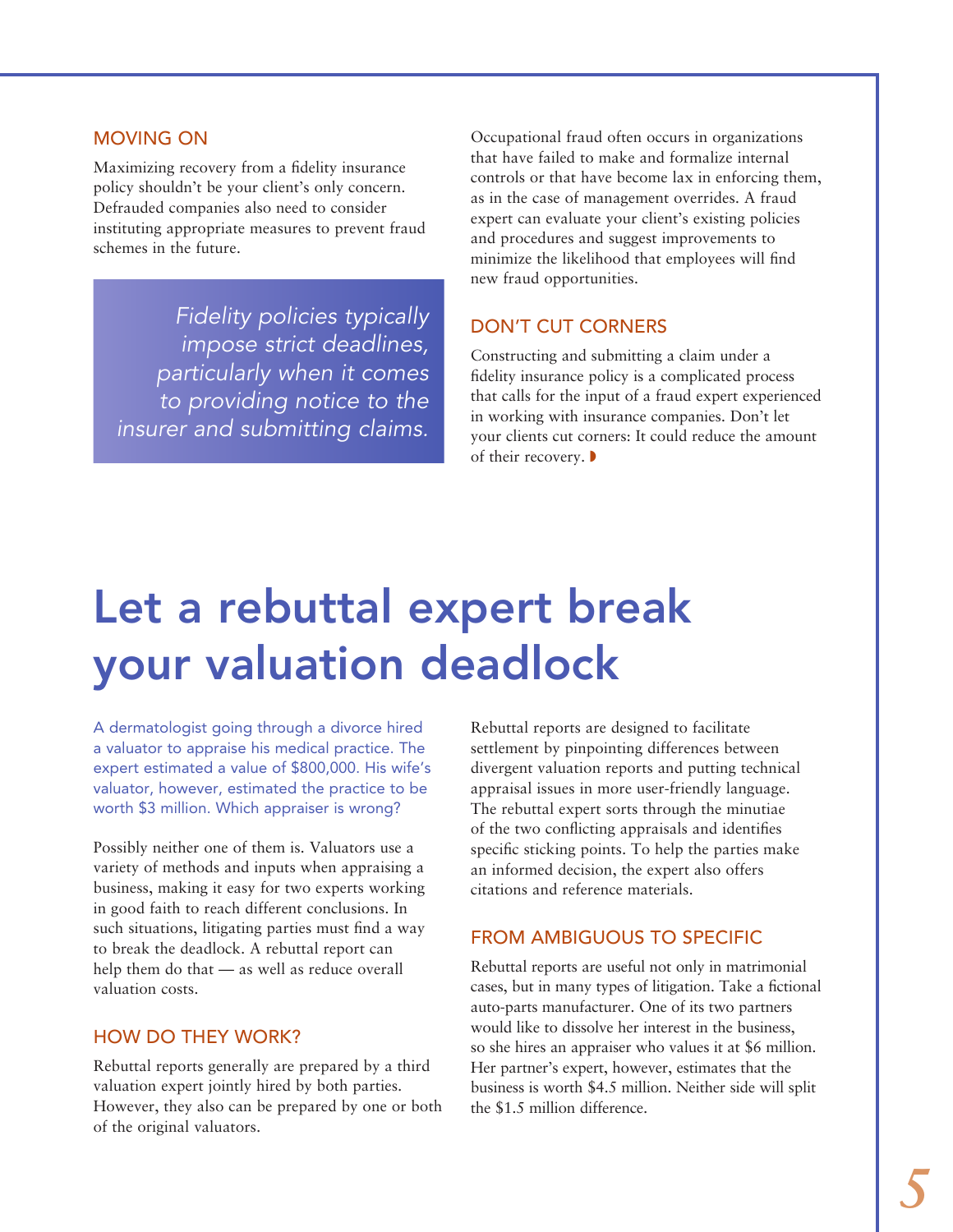

They jointly hire a rebuttal expert who reviews both reports and concludes that the appraisals are remarkably similar, except for two key differences:

- 1. An adjustment for excess partners' compensation, and
- 2. An addback for excess working capital.

As a result, the dispute evolves from a complex question about the value of the business to a list of more manageable issues. For example, how much are the partners' day-to-day contributions worth? Compared with its competitors, does the shop have excess cash on hand and, if so, how much?

### Element of surprise

Rebuttal reports come in all shapes and sizes. The appropriate length and format depend on the time and resources available, as well as whether the parties are using a neutral third expert or the original valuators.

Some experts and attorneys prefer oral rebuttals, arguing that less formal discussions generate no tangible report for the opposition to review before court. Accordingly, oral reports help preserve the element of surprise and minimize client costs.

The primary downside is that oral rebuttals require attorneys to understand technical appraisal issues well enough to design salient deposition and trial questions. Incomplete testimony often misses key points and frustrates everyone involved. Oral rebuttals also provide judges and jurors with nothing to review during deliberations.

### Quantifying errors

Court procedural rules and professional appraisal standards provide little guidance for written rebuttal reports. Their length and detail, therefore, are dictated by the needs of the attorney and requirements of the jurisdiction. Federal courts, for example, have stricter standards than most state courts.

Content generally includes a description of the appraiser's review procedures and a list of errors and omissions (or "findings and conclusions"). To demonstrate objectivity, rebuttal experts disclose all errors and omissions, not just those that support a client's financial interests. Many experts also attempt to quantify how errors — individually and collectively — might affect their opinion.

> *The rebuttal expert sorts through the minutiae of the two conflicting appraisals and identifies specific sticking points.*

### Common ground

As attorneys know, vague disagreements can easily become protracted battles. Rebuttal experts make valuation disputes more explicit and easier to understand. This can help the parties find common ground, even when in the case of divorce almost every issue seems to be a contentious one.